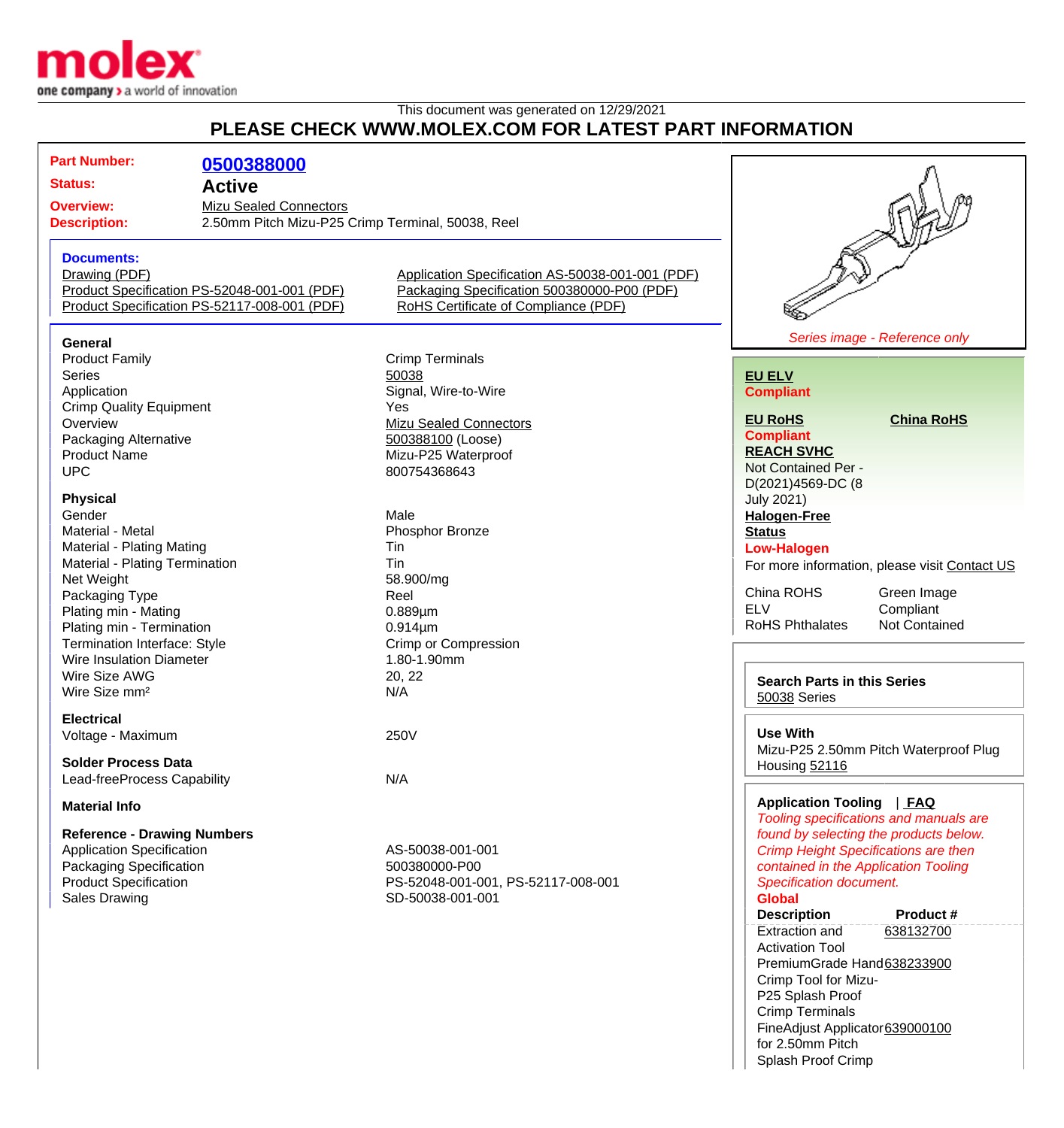Terminal, 20-22 AWG T2 Terminator Tooling Die for 2.50mm Pitch Splash Proof Crimp Terminal, 20-22 AWG [639100100](http://www.molex.com/molex/products/datasheet.jsp?part=active/0639100100_APPLICATION_TOOLIN.xml) **Japan Description Product #** Applicator for M211A [570843000](http://www.molex.com/molex/products/datasheet.jsp?part=active/0570843000_APPLICATION_TOOLIN.xml) Bench Press S-1 Applicator for Mizu-P25 Standard Waterproof Terminals [570843700](http://www.molex.com/molex/products/datasheet.jsp?part=active/0570843700_APPLICATION_TOOLIN.xml)

## This document was generated on 12/29/2021 **PLEASE CHECK WWW.MOLEX.COM FOR LATEST PART INFORMATION**